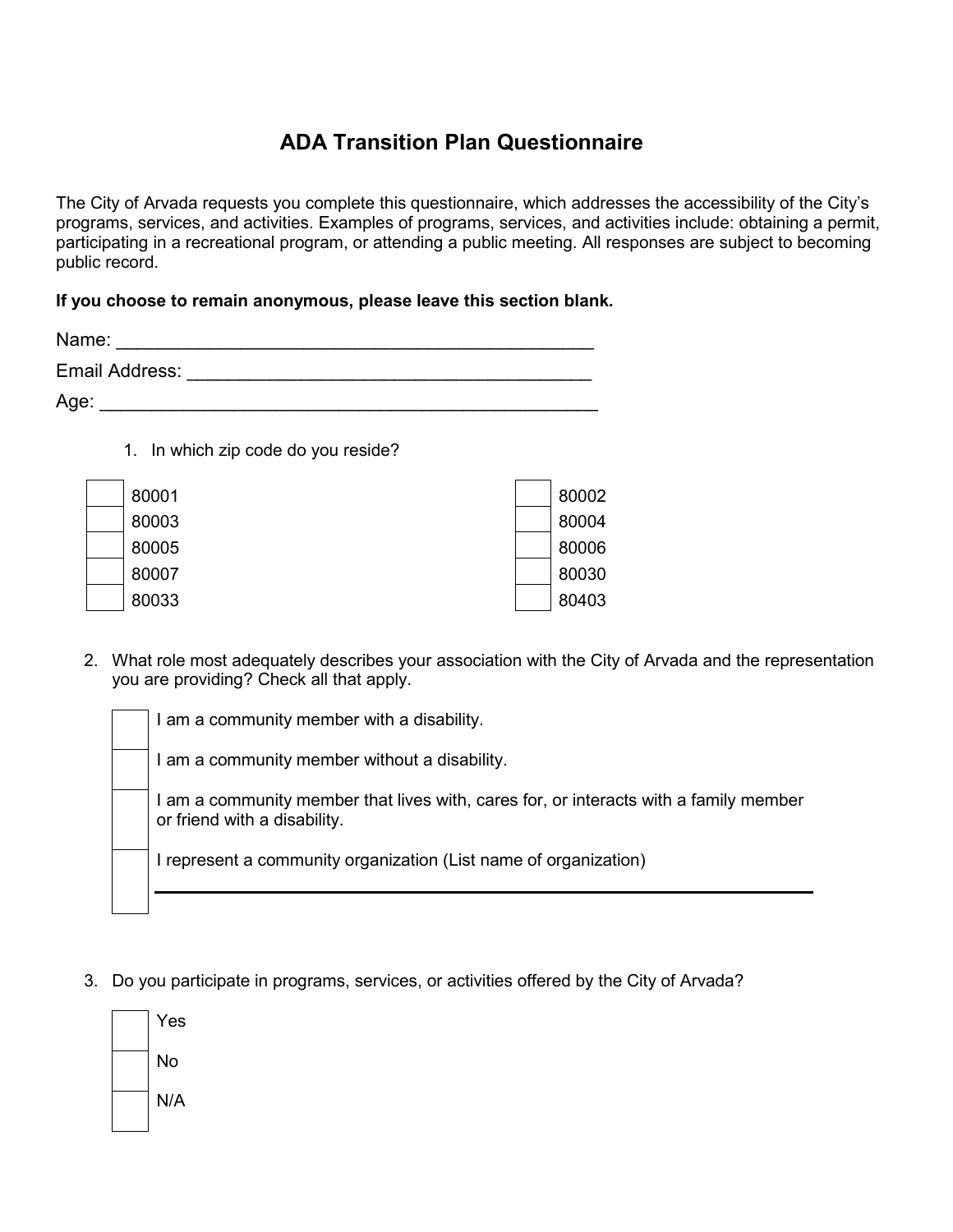Please list the programs, services, or activities in which you have participated in the past two years.

4. Which Parks and Golf Courses have you accessed in the past two years? Check all that apply.

| Alice Sweet Thomas Park            | <b>Allendale Park</b> |                                    |
|------------------------------------|-----------------------|------------------------------------|
| <b>Apple Meadows Park</b>          |                       | Arvada Blunn Reservoir             |
| Arvada Center                      |                       | Arvada Indoor Equestrian Center    |
| Arvada Modelers Airpark            |                       | Arvada Tennis Center               |
| Arvada Skate Park                  |                       | <b>Beeman Park</b>                 |
| Arvada Volunteer Firefighters Park |                       | <b>Bridgeside Park</b>             |
| <b>Birds Nest Disk Park</b>        |                       | <b>Broad Lake Park</b>             |
| <b>Britton Park</b>                |                       | <b>Cimarron Park</b>               |
| <b>Church's Crossing Park</b>      |                       | <b>Club Crest Park North/South</b> |
| <b>Clearcreek Valley Park</b>      |                       | <b>Creekside Park</b>              |
| <b>Columbine Park</b>              |                       | Davis Lane Park                    |
| Danny Kendrick Park East/West      |                       | Double E Park                      |
| Daybreak Park                      |                       | <b>Far Horizons Park</b>           |
| <b>Emil Schneider Park</b>         |                       | <b>Fitzmorris Park</b>             |
| <b>Farmstead Park</b>              |                       | <b>Foster Ballfields</b>           |
| <b>Forest Springs Park</b>         |                       | <b>Gibbs West Park</b>             |
| Four Ace Lake Park                 |                       | <b>Griffith Station Park</b>       |
| <b>Gold Strike Park</b>            |                       | <b>Hackberry Hill Park</b>         |
| Guard Shack - Arvada Reservoir     |                       | Harry S Truman Park                |
| Harold D Lutz Sports Complex       |                       | Hills at Standley Lake Park        |
| Haystack Plateau Park              |                       | <b>Homestead Park</b>              |
| <b>Hillside Park</b>               |                       | Independence Park                  |
| <b>Hoskinson Park</b>              |                       | <b>Jack B. Tomlinson Park</b>      |
| Indiana Equestrian Park            |                       | Johnny Roberts Disk Golf Course    |
| Ladybug Park                       |                       | Lake Arbor Center and Outdoor Pool |
| Lake Arbor Community Park          |                       | <b>Lakecrest Park</b>              |
| Lake Arbor Golf Course             |                       | Lew Walsh Park                     |
| Lamplighter Park                   |                       | <b>Little Dry Creek Park</b>       |
| Leyden Creek Park                  |                       | <b>Lookout Park</b>                |
| Long Lake Regional Park            |                       | <b>Maple Valley Park</b>           |
|                                    |                       |                                    |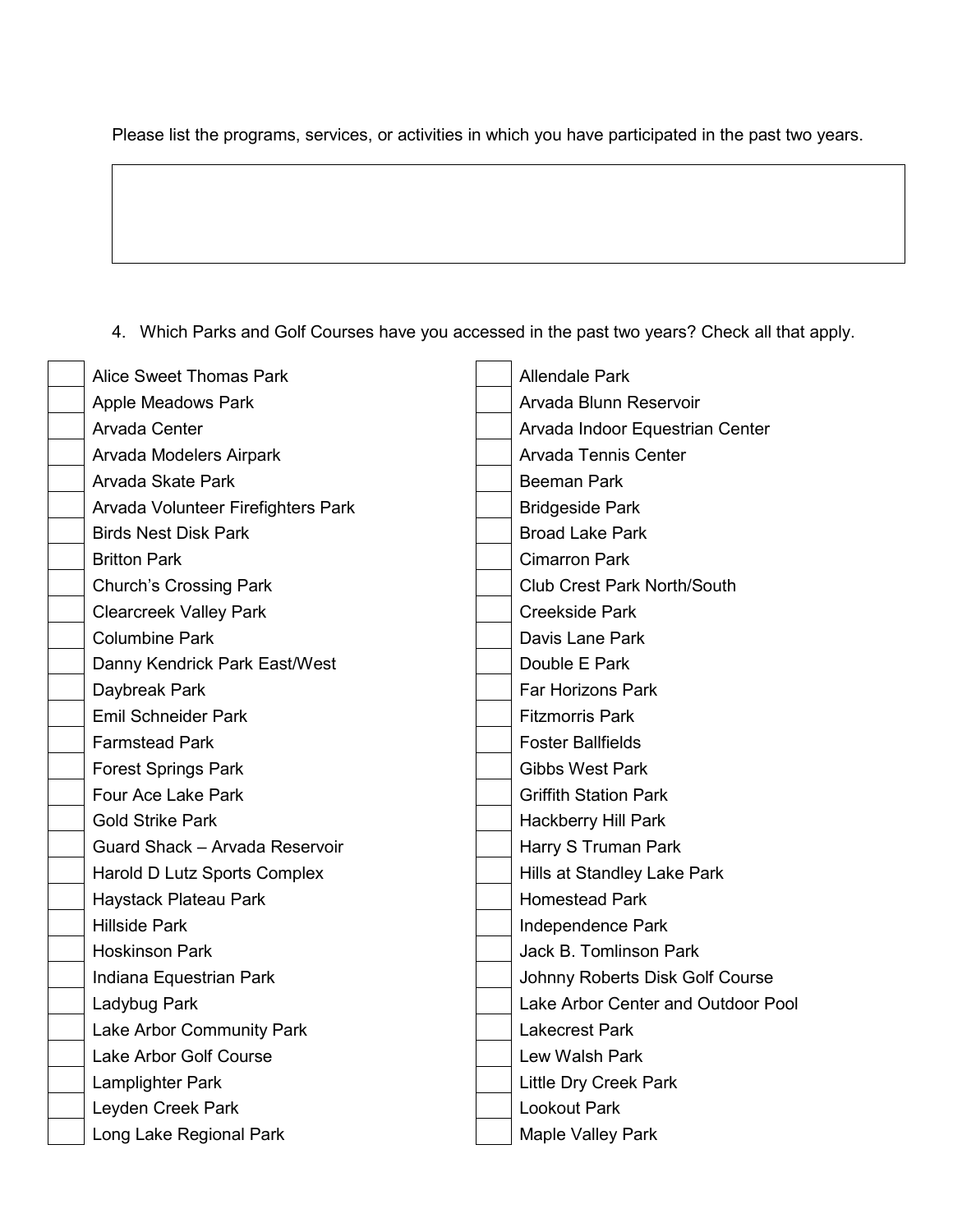| <b>MacArthur Park</b>               |                     | <b>Maverick Mesa Park</b>     |  |
|-------------------------------------|---------------------|-------------------------------|--|
| Marge Roberts Park                  |                     | <b>McIlvoy Park</b>           |  |
| <b>Majestic View Community Park</b> |                     | Meadowglen Park               |  |
| Meadowbrook Village Park            |                     | Meadows at West Woods Park    |  |
| <b>Meadowlake Park</b>              |                     | <b>Michael Northey Park</b>   |  |
| <b>Memorial Community Park</b>      |                     | Oak Park                      |  |
| Moon Gulch Park                     |                     | <b>Pioneer Sports Complex</b> |  |
| Panorama Park                       |                     | <b>Ralston Central Park</b>   |  |
| Rainbow Park 2/3                    |                     | <b>Ralston Valley Park</b>    |  |
| <b>Ralston Cove Park</b>            |                     | <b>Russell Park</b>           |  |
| Robby Ferrufina Park                |                     | Sarah George Park             |  |
| Saddle Brook Park                   |                     | <b>Shadow Mountain Park</b>   |  |
| <b>Seacrest Park</b>                |                     | <b>Skyline Park</b>           |  |
| Sierra Park                         |                     | <b>Stocke-Walter Park</b>     |  |
| Spring Mesa Park                    |                     | Sunrise Ridge Park            |  |
| <b>Sunrise Park</b>                 |                     | <b>Tennyson Knolls Park</b>   |  |
| (North) Table Mountain Park         |                     | <b>Thundercloud Park</b>      |  |
| <b>Terrace Park</b>                 |                     | <b>West Woods Golf Course</b> |  |
| <b>Wadsworth Park</b>               |                     | <b>Westree Park</b>           |  |
| <b>Westlake Park</b>                |                     | <b>Westwoods Park</b>         |  |
| <b>Westridge Park</b>               |                     | <b>Wolff Park</b>             |  |
| <b>Whisper Creek Park</b>           | <b>Wyndham Park</b> |                               |  |
| <b>Woodrun Park</b>                 |                     |                               |  |
| <b>Yankee Doodle Park</b>           |                     |                               |  |
|                                     |                     |                               |  |

5. Which City Facilities have you accessed in the past two years?

| Allen House/Meeting Hall                   | Amphitheater/Arvada Center             |
|--------------------------------------------|----------------------------------------|
| <b>AURA Office</b>                         | <b>Chamber of Commerce</b>             |
| <b>Chem Building</b>                       | <b>Churches Ranch</b>                  |
| <b>City Hall Annex</b>                     | <b>City Hall and Police Department</b> |
| <b>Gold Strike Bridge</b>                  | Food Bank                              |
| Lake Arbor Community Station               | Main Facility Indiana Shops            |
| <b>Maintenance Buildings</b>               | <b>Majestic View Nature Center</b>     |
| <b>Material Storage Building</b>           | <b>McIlvoy House</b>                   |
| Ralston House in Arvada                    | Ralston House in Lakewood              |
| <b>West Woods Community Police Station</b> |                                        |
|                                            |                                        |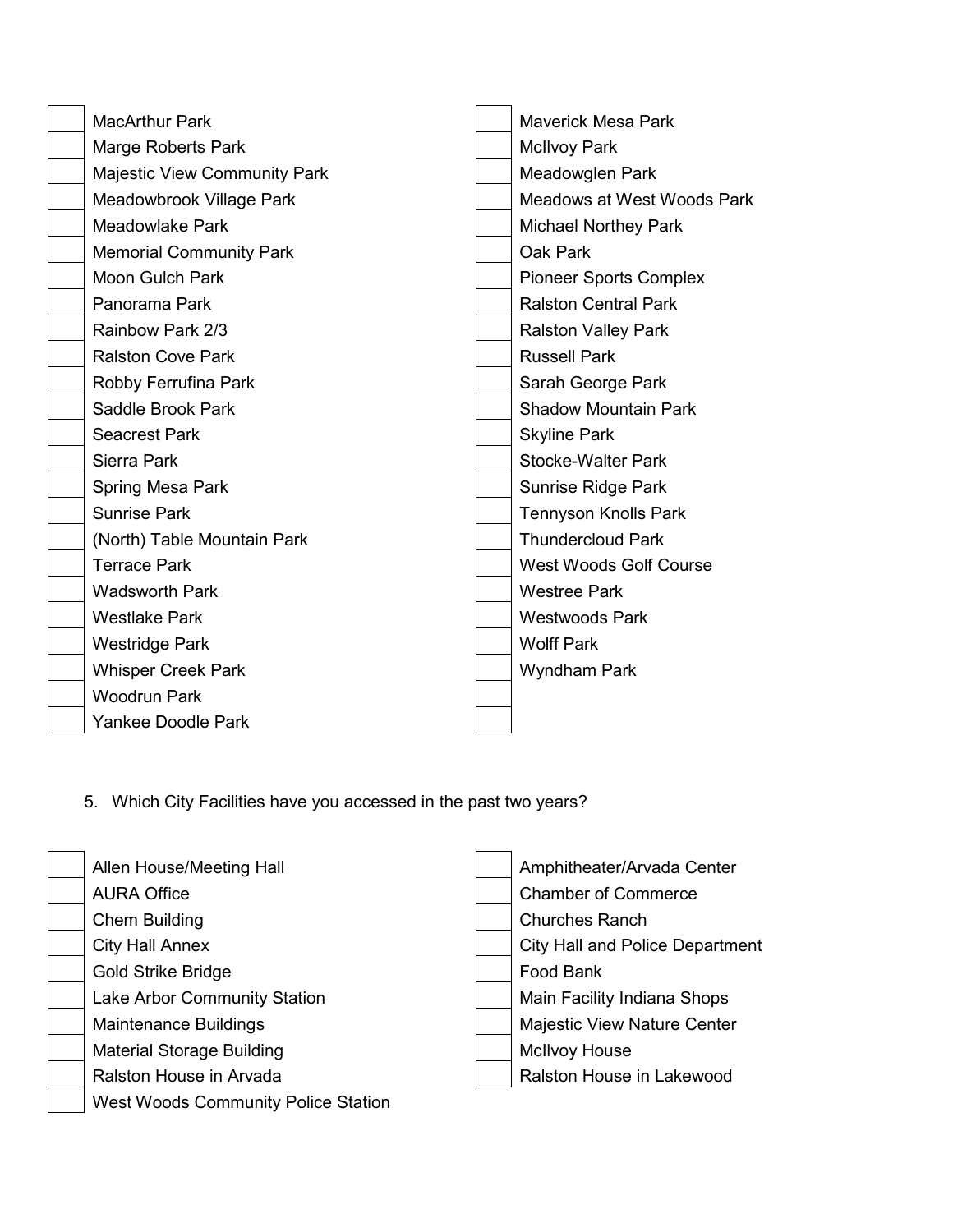| 6. Have you reviewed the draft Transition Plan |     |    |  |
|------------------------------------------------|-----|----|--|
| provided by the City?                          | es/ | No |  |

7. Do you agree with the draft prioritization for facilities, parks and public right-of-way?

| Yes                                                      | No |  |  |  |
|----------------------------------------------------------|----|--|--|--|
| If no, please explain:                                   |    |  |  |  |
|                                                          |    |  |  |  |
|                                                          |    |  |  |  |
|                                                          |    |  |  |  |
| 8. Do you have concerns about the draft Transition Plan? |    |  |  |  |
| Yes                                                      | No |  |  |  |

If no, please explain:

9. Do you know of a barrier within a City facility, park, or Public Right-Of-Way of which we should be aware?



10. In your own words, how important is a Transition Plan to you?